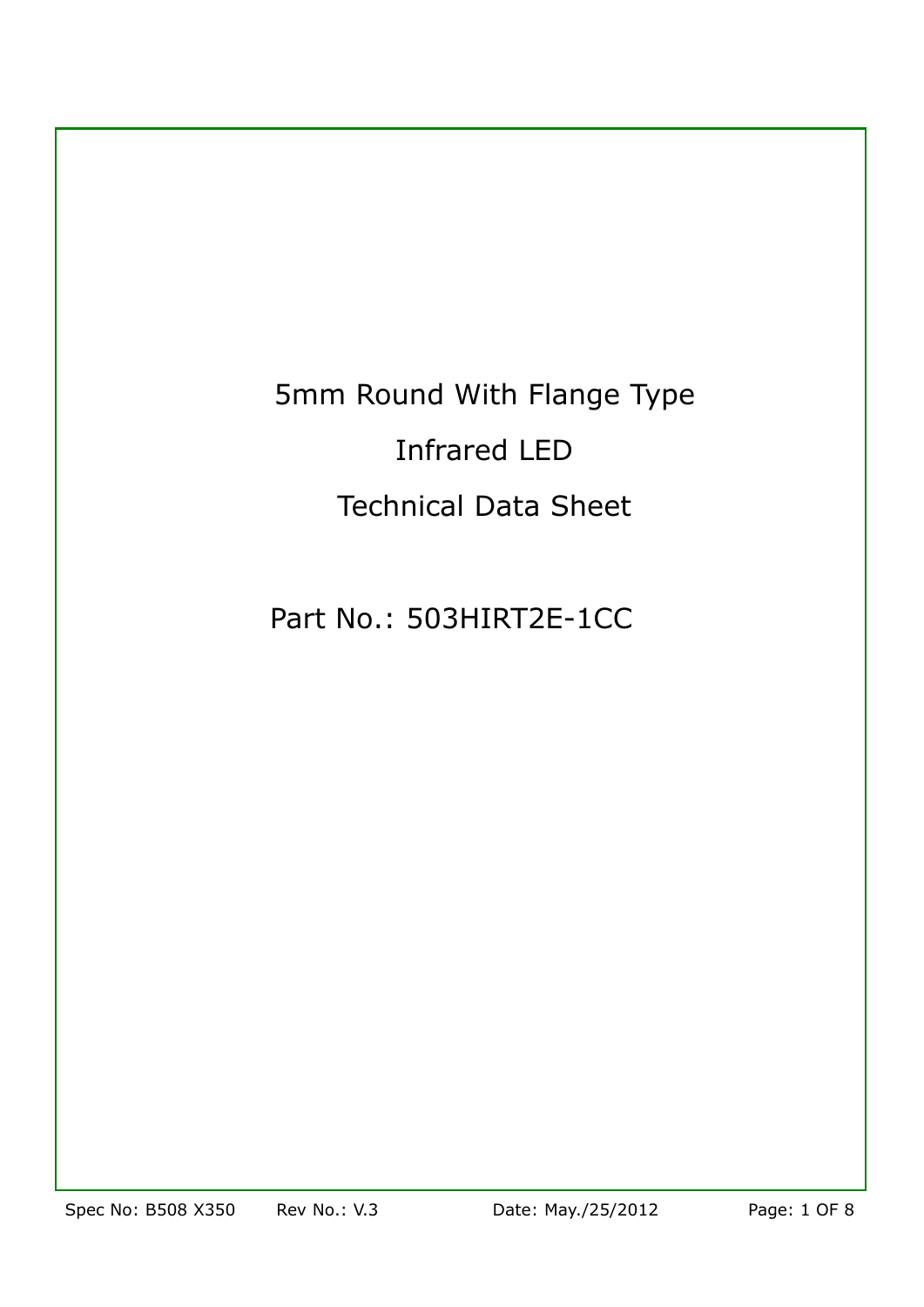#### Features:

- $\Diamond$  Standard T-1 3/4 diameter package.
- $\Diamond$  Low forward voltage.
- $\Diamond$  Infrared Emitting Diode.
- $\Diamond$  Viewing angle =20°.
- $\diamond$  Reliable and rugged.
- $\diamond$  The product itself will remain within RoHS complaint Version.

### Descriptions:

 $\Diamond$  The device is spectrally matched with silicon photodiode and phototransistor.

## Applications:

- $\Diamond$  Floppy disk drive.
- $\diamond$  Optoelectronic switch.
- $\diamond$  Camera.
- $\Diamond$  VCR.
- $\Diamond$  Video.
- $\Diamond$  Smoke detector.
- $\Diamond$  Infrared applied system.
- $\diamond$  Free air transmission system.
- $\diamond$  Infrared remote control units.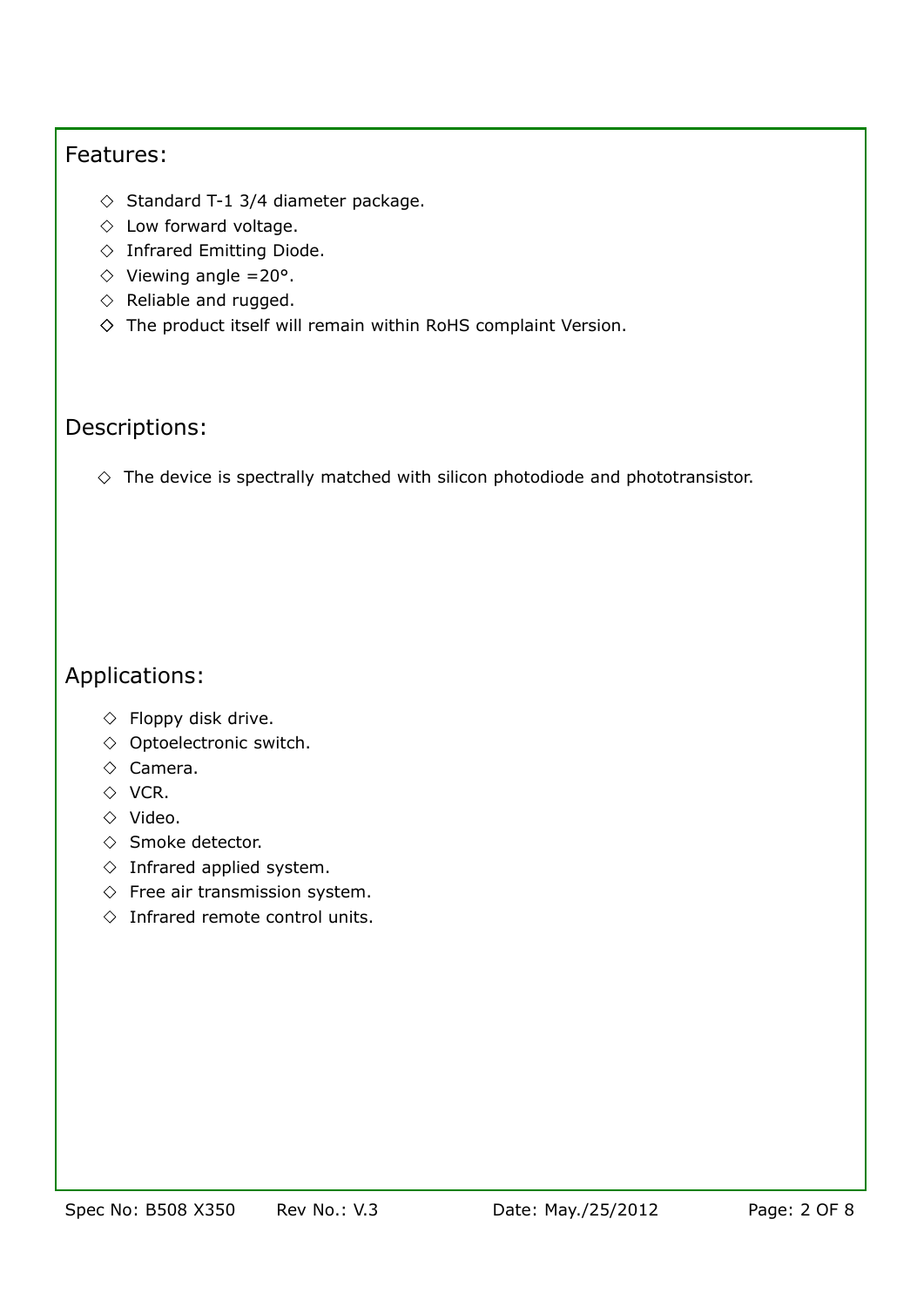

#### Notes:

- 1. All dimensions are in millimeters (inches).
- 2. Tolerance is  $\pm 0.25(.010'')$  unless otherwise specified.
- 3. Protruded resin under flange is 1.00mm(.039") max.
- 4. Specifications are subject to change without notice.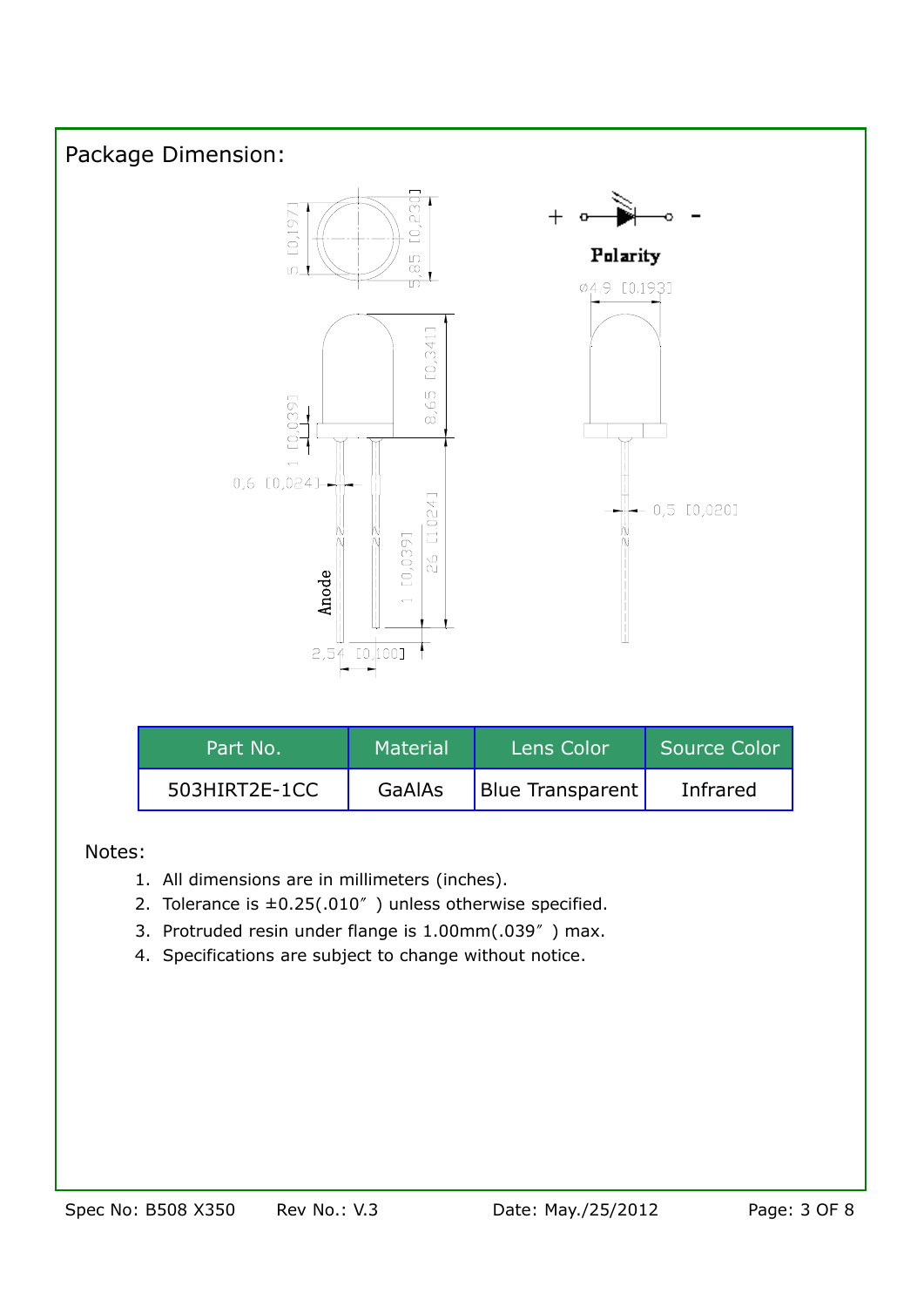## Absolute Maximum Ratings at Ta=25

| Parameters                                                   | Symbol | Max.                               | <b>Unit</b> |
|--------------------------------------------------------------|--------|------------------------------------|-------------|
| Power Dissipation                                            | PD.    | 160                                | mW          |
| Peak Forward Current<br>(1/10 Duty Cycle, 0.1ms Pulse Width) | IFP.   | 100                                | mA.         |
| <b>Forward Current</b>                                       | ΙF     | 100                                | mA          |
| Reverse Voltage                                              | VR.    | 5                                  | V           |
| Electrostatic Discharge (HBM)                                | ESD    | 2000                               | V           |
| Operating Temperature Range                                  | Topr   | $-40^{\circ}$ C to $+85^{\circ}$ C |             |
| Storage Temperature Range                                    | Tstg   | -40℃ to +100℃                      |             |
| Soldering Temperature                                        | Tsld   | $260^{\circ}$ for 5 Seconds        |             |

# Electrical Optical Characteristics at Ta=25°C

| <b>Parameters</b>            | Symbol        | Min. | Typ. | Max. | Unit  | <b>Test Condition</b> |
|------------------------------|---------------|------|------|------|-------|-----------------------|
| Radiant Intensity            | Ee            | 10   | 15   |      | mW/sr | $IF = 20mA$           |
| Viewing Angle*               | $2\theta$ 1/2 |      | 20   |      | Deg   | (Note 1)              |
| Peak Emission<br>Wavelength  | λp            |      | 880  |      | nm    | $IF = 20mA$           |
| Spectral<br><b>Bandwidth</b> | Δλ            |      | 45   |      | nm    | $IF = 20mA$           |
| Forward Voltage              | VF            | 1.00 | 1.30 | 1.60 | V     | $IF = 20mA$           |
| <b>Reverse Current</b>       | IR.           |      |      | 10   | μA    | $VR = 5V$             |

#### Notes:

1.  $\theta_{1/2}$  is the off-axis angle at which the luminous intensity is half the axial luminous intensity.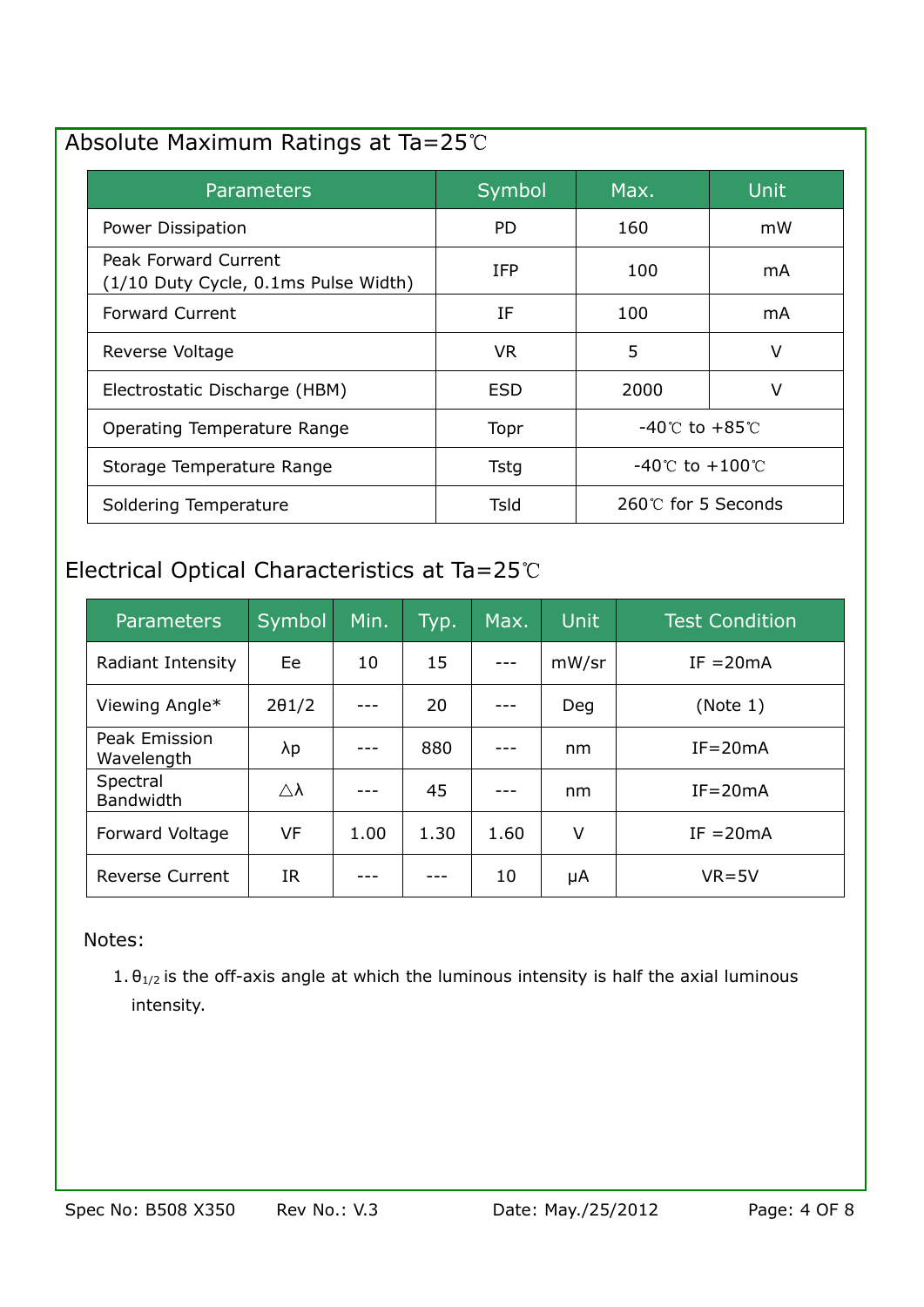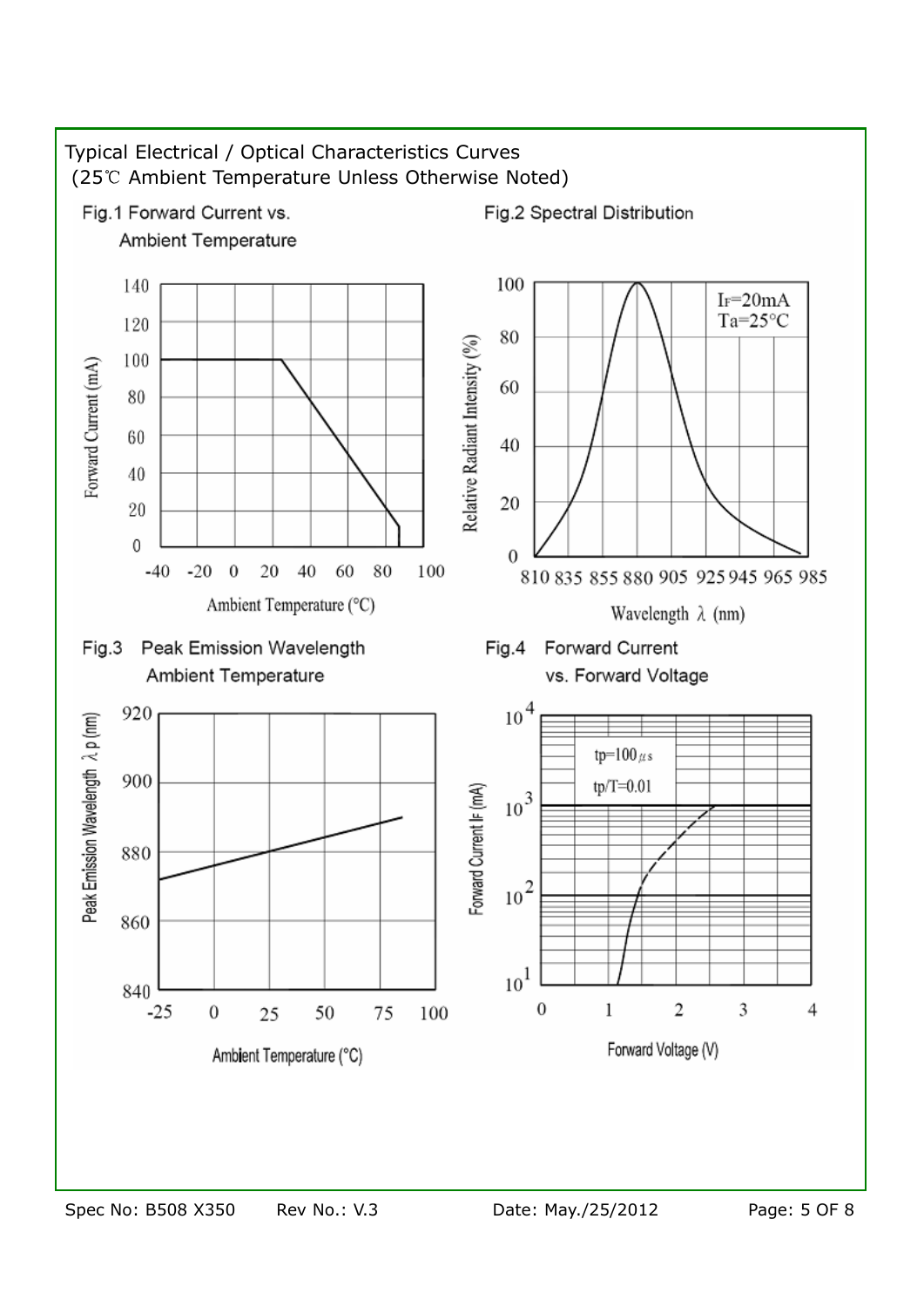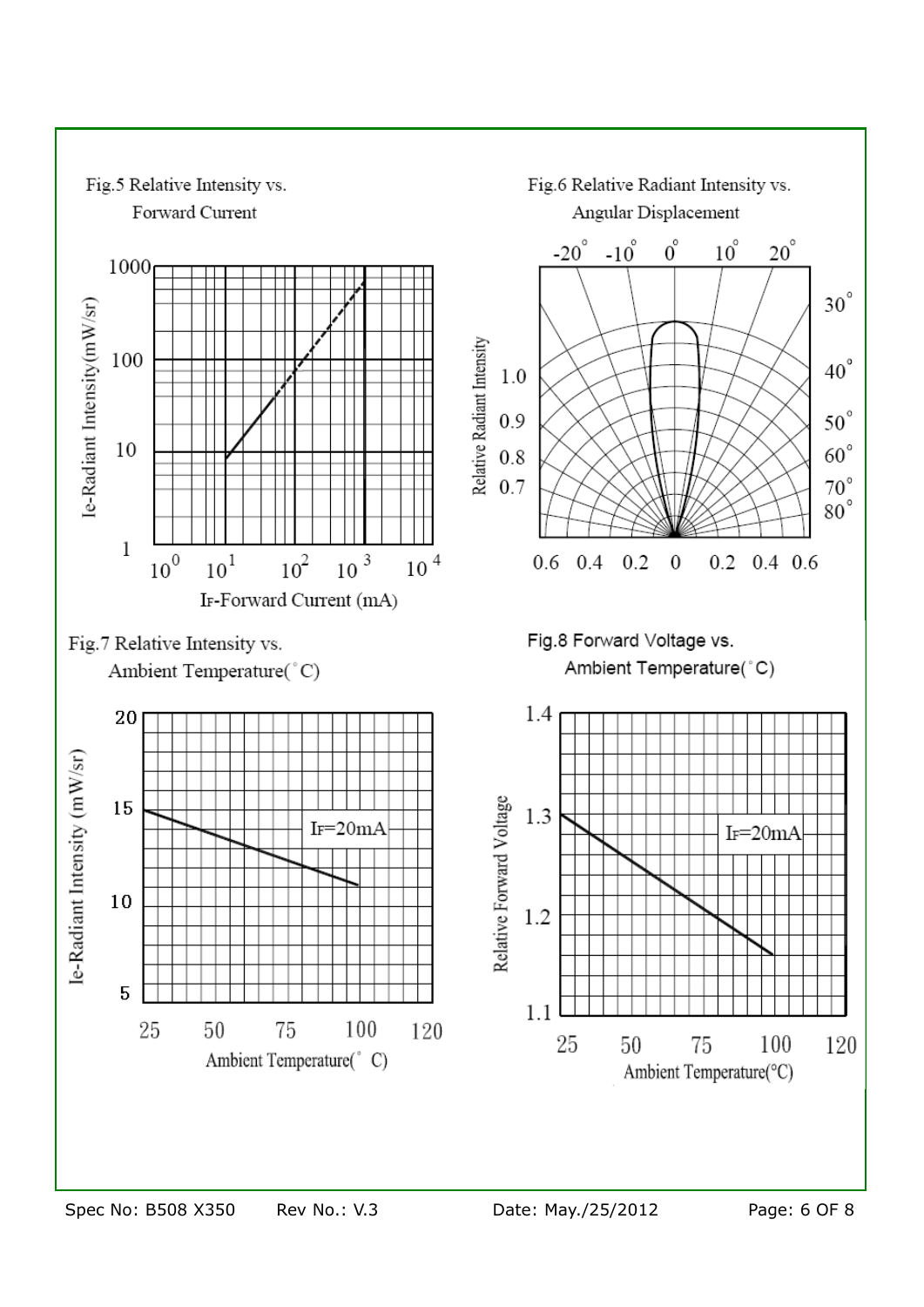# Reliability Test Items And Conditions:

The reliability of products shall be satisfied with items listed below:

Confidence level: 90%.

LTPD: 10%.

## 1) Test Items and Results:

| No.            | Item                                         | <b>Test Conditions</b>                                                      | <b>Test</b><br>Hours/<br>Cycles | <b>Sample</b><br><b>Sizes</b> | Failure<br>Judgment<br>Criteria                                                                                                                      | Ac/<br><b>Re</b> |
|----------------|----------------------------------------------|-----------------------------------------------------------------------------|---------------------------------|-------------------------------|------------------------------------------------------------------------------------------------------------------------------------------------------|------------------|
| $\mathbf{1}$   | <b>Reflow Soldering</b>                      | TEMP.: 260℃±5℃<br>5secs                                                     | 6mins                           | 22pcs                         |                                                                                                                                                      | 0/1              |
| $\overline{2}$ | Temperature<br>Cycle                         | $H: +100^{\circ}$ 15mins<br>5 mins<br>$L: -40^{\circ}$<br>15mins            | 50Cycles                        | 22pcs                         | $IR \geq U \times 2$<br>$Ee \leq L \times 0.8$<br>$VF \geq U \times 1.2$<br>U: Upper<br>Specification<br>Limit<br>L: Lower<br>Specification<br>Limit | 0/1              |
| 3              | <b>Thermal Shock</b>                         | $H: +100^{\circ}$ 15mins<br>10 <sub>mins</sub><br>$L: -10^{\circ}$<br>5mins | 50Cycles                        | 22pcs                         |                                                                                                                                                      | 0/1              |
| $\overline{4}$ | High Temperature<br>Storage                  | TEMP.: +100℃                                                                | 1000hrs                         | 22pcs                         |                                                                                                                                                      | 0/1              |
| 5              | Lower<br>Temperature<br>Storage              | TEMP.: -40℃                                                                 | 1000hrs                         | 22pcs                         |                                                                                                                                                      | 0/1              |
| 6              | DC Operating Life                            | $V_{CE} = 5V$                                                               | 1000hrs                         | 22pcs                         |                                                                                                                                                      | 0/1              |
| 7              | High<br>Temperature/<br><b>High Humidity</b> | 85℃ / 85% R.H                                                               | 1000hrs                         | 22pcs                         |                                                                                                                                                      | 0/1              |

#### 2) Criteria for Judging The Damage:

|                        | <b>Test Conditions</b><br>Symbol<br>Item |             | Criteria for Judgment |                 |  |
|------------------------|------------------------------------------|-------------|-----------------------|-----------------|--|
|                        |                                          |             | Min                   | <b>Max</b>      |  |
| Forward Voltage        | VF                                       | $IF = 20mA$ |                       | $F.V.*$ ) × 1.1 |  |
| <b>Reverse Current</b> | IR                                       | $VR = 5V$   |                       | $F.V.*$ ) × 2.0 |  |

\*) F.V.: First Value.